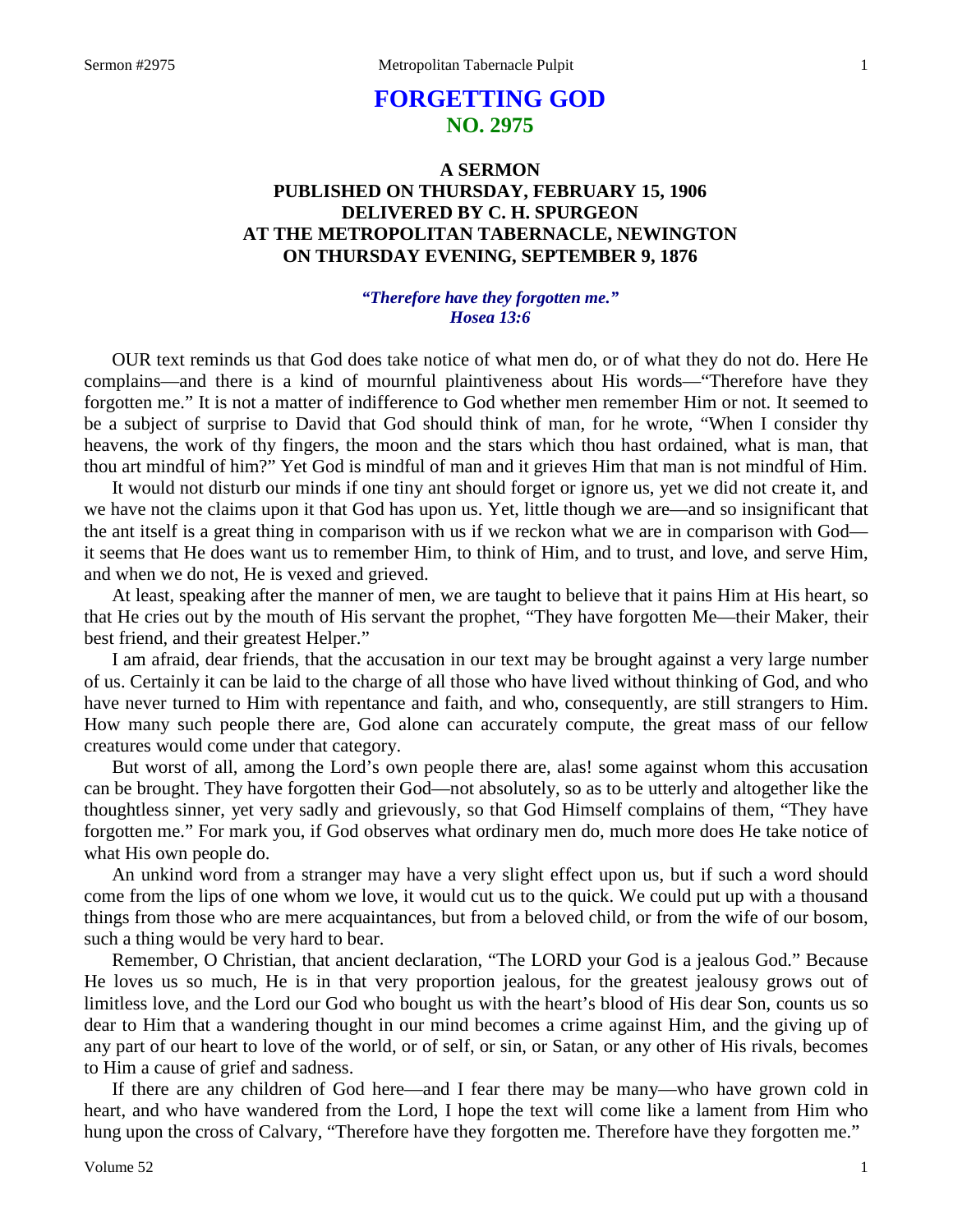**I.** I am going to call your attention first, to THE TIME WHEN THIS SIN WAS COMMITTED.

"Therefore," says the Lord, "have they forgotten me." When was that? If we ascertain that, we shall also find out when we ought to be most upon our guard against falling into a similar sin.

It appears, dear friends, to have been when the Israelites had come out of the wilderness into Canaan—*when they had escaped from troubles, and had come into an easy condition,* for so the context reads, "I did know thee in the wilderness, in the land of great drought. According to their pasture, so were they filled; they were filled, and their heart was exalted; therefore have they forgotten me."

It is a very sorrowful fact that in this case the greater God's goodness was to His people, the less was their gratitude to Him, just in proportion as He was kind to them, they were cold to Him. These people had been delivered from excessive toil. In Egypt they had been a nation of slaves, and in the wilderness they had been for forty years pilgrims with weary feet. They seldom tarried long in any place, but backwards and forwards across that "waste howling wilderness" they marched almost continuously, and concerning all that time God says, "I did know thee in the wilderness." He knew them, morning by morning, as the manna fell. He knew them when the quails came on swift wings to bring them flesh to eat. He knew them when the morning and evening lambs were offered in sacrifice for them, sinners as they were, all the while they were in the wilderness and He says, "I did know thee then."

So, brethren, it has happened to some men that when they have had hard times, long hours, and stern labor, they have managed to be up in the morning early to get a quiet season of communion with God, and though they scarcely could have been thought capable of doing it, for they worked so hard, yet they could find leisure to teach a few children in the Sunday school, or to distribute tracts, or to speak a word for Christ at an open-air service.

They had very hard bondage in their daily occupation, yet whenever there was a weeknight service, they always managed to get there. They were very apt to fall asleep when they sat down in the pew, out of sheer weariness because they had been toiling so hard during the day, still, they said that half a loaf was better than no bread, and they were glad to get a message from any of the Lord's servants in those trying days.

But dear friends, you remember that in due time, the children of Israel came to Canaan. Then there was no more marching to and fro in the wilderness for them. They found houses built ready for them to occupy, and they could sit every man under his own vine and under his own fig tree, and then it was that the Lord said, "They were filled, and their heart was exalted; *therefore* have they forgotten me."

It is just the same with the man who used to come to the house of God Sabbath days and weeknights, though he was sorely weary with his heavy work. He has what men call "an easy berth" now, and has very little to do, so, being no longer a poor galley slave tugging at the oar, you might have thought that he would have given more time to God's service, and have become one of the most industrious Christians living, instead of which, he does not do as much now as he used to do with the fag ends of time which his hard toil allowed him.

Ah, brethren! when you get into smooth and easy places, then is the time when you should be most anxious lest of you, as of the Israelites, the Lord should have to say, "Therefore have they forgotten me." I would fain wish for every one of you that you may be able to earn your daily bread without any excessive labor. I would that every man, who has to toil beyond due and reasonable hours, were delivered from such semi-slavery, yet I know that there are many who make an ill use of any leisure that they get, and some who are not nearly as fervent in the cause of God, now that they have leisure, as they used to be before they were so privileged.

These Israelites, also, were now *delivered from the pressure of urgent want*. At the very beginning of their wilderness journey, they had to go for three days without water. "And when they came to Marah, they could not drink of the waters of Marah, for they were bitter." They cried to Moses, "What shall we drink?" and he cried to the Lord, and soon the bitter waters were made sweet. Before long, they had eaten up all that they had brought with them out of the land of Egypt, and they murmured again, and then the Lord gave them a daily supply of manna, their bread dropped from the sky morning by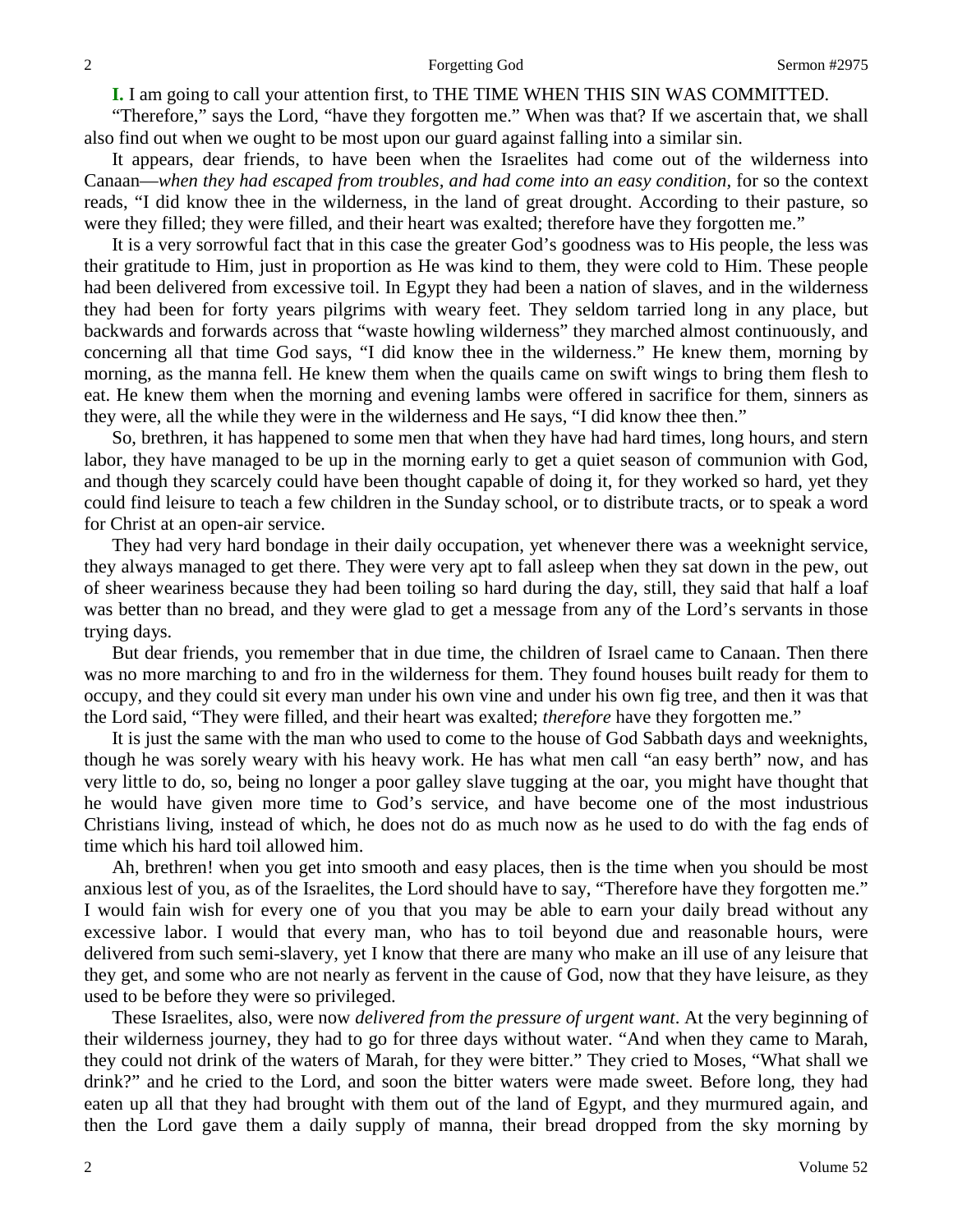#### Sermon 2975 **Sermon 2975** Forgetting God 3

morning. But now that they have got into Canaan, that have broad fields that are very fruitful, they reap abundant harvests, their barns are full to bursting, and the hillsides are clad with vines, and olive trees, and fig trees, and all manner of dainties. Instead of having to gather one day's food at a time, they have many months' supplies laid up in store. Some of them became very rich, but alas! it was of them that the Lord had to say, "According to their pasture, so were they filled...*therefore* have they forgotten me."

You must have known or heard of men and women, who have loved the Lord when in poverty—or at least, who have seemed to do so—and who were very fervent and active while they had to look up to the Lord from day to day, and pray, "Give us this day our daily bread," but in the order of God's providential dealings, they have been lifted up into another station in life.

You would naturally have supposed that they would have loved the Lord more, and have done more for His cause, and laid themselves out with a greater alacrity for His service, but instead of that, it has been the very reverse with them. When they were financially poor, they were spiritually rich, but now that they are financially rich, they are spiritually poor. As they have gone up temporally, they have gone down spiritually. Their barn has become full, but their heart has become empty. Their wine press has overflowed, but the joy of the Lord has departed from them. It is a sad, sad thing wherever this happens, some of us know that it often happens. Let it not be so with any of you, beloved.

Then again, *these Israelites had become very self-indulgent*. They enjoyed themselves and lived only for pleasure, and they despised everybody who would not or could not do the same. Being "rich, and increased with goods," they looked down upon those who were not rich, and worse than that, they began to forget their God.

O my brothers and sisters, I have often looked upon those who have been in sore trouble, and I have wished that, by some magic touch, I could lift the daughters of sorrow out of their sad state, but I have lived long enough to feel that if I could do it, I would deliberately stay my hand until I had consulted with infinite wisdom to know whether it would be for their good or not. If it were in my power to lift the cross from every brother and every sister's shoulders here, and to give all of you your heart's desire, I would not do so, however much I might feel prompted to do it.

As I see how often the plant that bloomed in the shade, is burnt up in the sunshine—and how some natures have never yielded the sweetest perfume except in grief's sad dripping-well—when I perceive that some of God's saints never seem to honor Him when they are lifted up into high places—I feel that you and I had better be satisfied to let the Lord put His people wherever He pleases, and keep them on "short commons" sometimes, and even chasten them every morning, as the psalmist says was done to him.

Perhaps some of them, if the Lord did not make them cry every morning, would make themselves cry twice as much before night, and if He did not afflict them, they would very soon bring far worse afflictions upon themselves by falling into some great sin.

I think I know the reason why God does not trust some of us with the bright eye and the elastic step which He bestows upon others. I think I can see why He does not give some of us more prominent positions in His church, and greater influence amongst the works for Him. I think I can tell why that sister is lame and that brother is blind, why that one hangs her harp upon the willows, and that other toils amid continual poverty.

It is because God will not risk all His ships on the roughest seas. He has constructed some of His vessels so that they can stand the storm, and these He sends away into the thick of the tempest, but His little ships He keeps nearer the shore. Some of His seamen see less of His wonders in the deep because they are not able to bear the sight as others can. I think it is so, and certainly, this is true—that seasons of prosperity, of any sort, are seasons of great trial to Christians. According to our text, it was at the time of their prosperity that the Israelites forgot their God.

**II.** Now secondly, let me indicate THE PROGRESS OF THIS EVIL WHENEVER IT HAPPENS TO A MAN.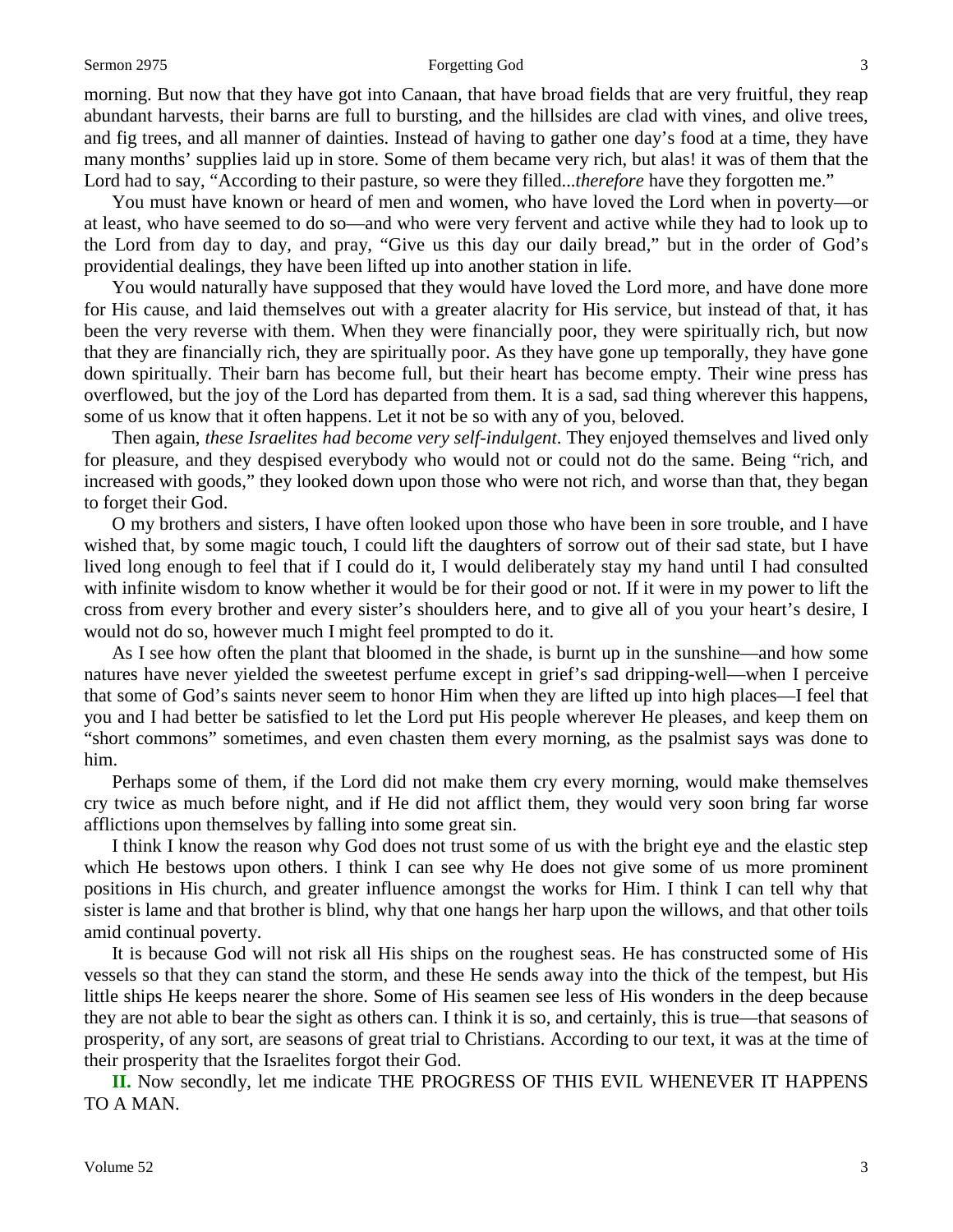It has happened that *some men have lived all their lives forgetting God*. It may be that some of you who are here at this service, have never really thought of God, you have forgotten all about Him.

A gentleman was walking down a country road one Sabbath morning and he met a man with a cartload of hay, he was asked by the man who was driving the cart whether he had seen two lads on in front. "Yes," said the gentleman, "I have, and I think they are the boys of a father with a short memory, are they not?" He said he did not know whether it was so or not, but they were his lads. "Well," said the gentleman, "I thought that you were their father, and that you had a short memory, for you do not seem to have recollected that there is a text of Scripture which says, 'Remember the Sabbath day, to keep it holy."

That short memory concerning the Sabbath affects a great many people concerning everything else that is good. Some of you, I fear, have such short memories that you have never even recollected the God who made you. You have eaten just as the cattle eat, and you have drunk as they drink, but you have never blessed the Giver of the unnumbered mercies that you have received, any more than the cattle have done.

Some of you go on from morning to night without any recognition of God. There are hundreds of men who might be compared—as Rowland Hill did once compare them—to hogs under an oak. "They eat the acorns," said he, "but they never look up and thank the oak." They live in this world, and feed upon the bounties which God has provided for them, yet they have no thought of Him. It is His air that they breathe, and it is by His power that they breathe that air, they could not exist for a single moment if it were not for Him, yet He is not in any of their thoughts.

If God were blotted out of the universe—if such a thing could be, that He should no longer exist, but that they could still exist, they certainly would not be grieved, possibly they would feel all the easier in their mind because there would be no judgment to come, and no punishment for all their ill doing.

Ah, my friend! you must be in a very bad plight if you think you can get on better without God than with Him. If your boy were to say concerning you, "I wish I might never see my father again"—if that little child who eats at your table every day, whom you clothed but the other day with new garments—if he were to say, "I never want to speak to my father again, I wish he were dead"—there must be something radically wrong in that child, his morals must be thoroughly bad. Even if nobody has ever found him out in thieving or lying, I am sure, from that one fact, that he is a bad boy.

Now, my friend, even if I cannot point to any sinful act of yours, I am sure that there must be something very wrong with you if you have lived in this world all these years without thinking of God.

If I am invited to go and stay with a friend in the country, and I simply see his beautiful park and his fine gardens, and indoors I receive all that I want in the way of refreshment during the day, and a comfortable bed at night, but my host never puts in an appearance, and I do not know whether he is anywhere about the premises—I do not enjoy my visit. I came down to see *him,* so I cannot be content with seeing his park and his gardens, and so on. I say to the servants, "Where is your master? I came down here to pay a visit to him, and I cannot find any pleasure here unless I see him."

And dear friends, I feel just like that with regard to my God. When I look at this beautiful world which He has made—and it is a beautiful world, after all, let who will speak against it—I always feel that I want to see Him who made it. Even our lovely gardens, which seem to me to be a thousand times more beautiful than all the vineyards of the Continent, would give me no pleasure in looking at them unless I could always realize that God is there. The sea itself—the wide and open sea—what is it if there is no God to rule its waves, and to speak in its storms?

I must see traces of God in everything that happens, but some of you have lived all this while, and God's cry concerning you—over hill and dale, up and down the street, in the house where you live, across the table at which you eat, and over the pillow on which you sleep—is, "They have forgotten Me. I have made them, kept them alive, and blessed them in a thousand ways, yet they have forgotten Me— Me, of whom they ought first to have thought, for it was essential with them that they should first have thought of Me, and through not thinking of Me they have bred within themselves all manner of evil."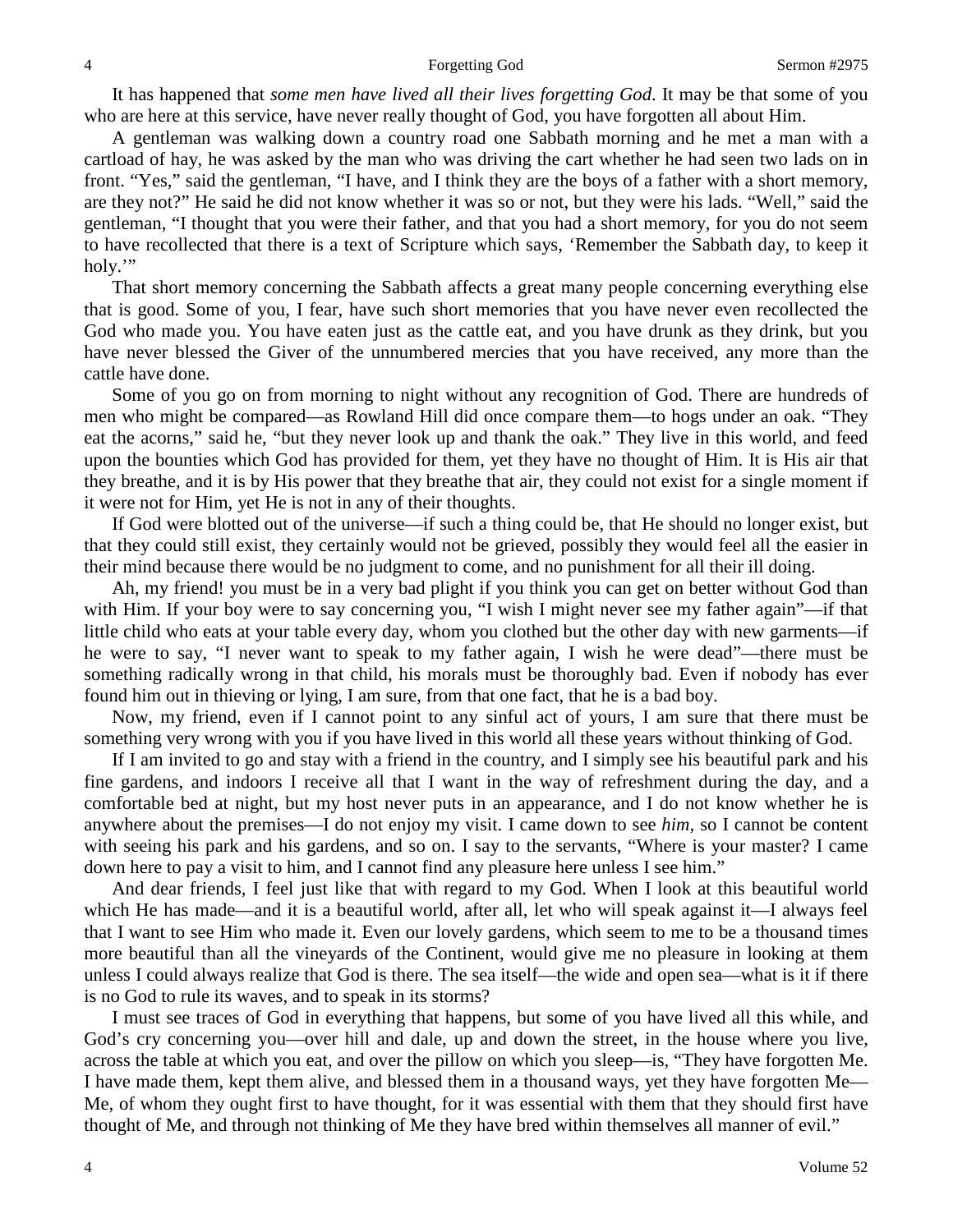#### Sermon 2975 **Forgetting God** 5

O unconverted people, I wish you could put yourselves in God's place for a few minutes, and just think how you would feel if others had treated you as you have treated Him! Let the sharp arrows of conviction stick fast in your conscience as you realize that you have acted in a mean, dastardly, ungenerous, ungrateful way towards your God—the tender, loving, gracious Creator, Preserver, and Friend of men.

But now, turning to you Christian people, I want to ask of the progress of this evil in you. I will show you how it often works. When God prospers you in business, and takes away sickness, and removes causes of sorrow, it sometimes happens that *the evil of forgetting God begins with an almost imperceptible alienation of heart from Him*. You do not notice it, you would be very grieved if you did, but your heart begins to grow cold, and the love to your Lord that once burned in your soul, is not as fervent as it used to be, and this condition of spirit very speedily shows itself in increasing fondness for worldly things.

To have riches may be a blessing to you, but for the riches to have you, must be a great curse to you. There are some who have abundance of temporal things given to them, and they make a good use of them, so they may be thankful for them, but there are others who are carried away by these temporal things, which thus become the source of all sorts of calamities.

A man may have a fine house and a beautiful garden, and he may be thankful for them, so far, so good, but he may fall into the sin of making a heaven of that house and garden, and so they will be the cause of sin. He may be wealthy, and that will be a good thing if he uses his money aright, but by and by, he may begin to feel that the one thing worth living for is to have money, and that will be an evil. If you have acquired a certain amount of money, and you feel that you are a person of importance simply because you have so much wealth, you are putting earthly things into the place which God alone should occupy.

As old Master Brooks says, it is as when a husband, whose wife used to dote upon him, has given her rings, and chains, and other ornaments, and now that she has them, she dotes upon them, and forgets him. It is very sad when this is the case, and it is often so with some who profess to be the Lord's. If we accept His gifts as tokens of love from Him, and see Him in them, than they are helpful, and not hurtful, but when we get to thinking of them, and not of Him, then they become mischievous to us.

This is an evil which continually grows, for *this man, who is beginning to mind earthly things, keeps on indulging himself*. He takes more of what he calls pleasure than he used to do, and indulging himself thus, he gets into a wrong state for prayer, for searching the Bible, for attending the means of grace, and the more he enjoys this world, the less does he think of the next world.

As the things that are seen eat like a canker into him, the things that are unseen seem to lose their power over him. If he still attends the place where he went aforetime to hear the Gospel, he says that the minister does not preach as he used to do, and the singing is not as lively as it used to be. Other Christian people say that they cannot see any difference at all, but he can.

You know, dear friends, what is very often the difference between one dinner and another. It is not the fault of the cook, it is the want of an appetite. Here are some brethren who have lost their spiritual appetite. They cannot eat this, and they cannot eat that, and they cannot eat the other. They have lost their appetite, that is the reason. "To the hungry soul every bitter thing is sweet," says Solomon, but this man, who has prospered in the world, and has had much enjoyment in it, is now beginning to lose all relish even for those very spiritual things that were once the delight of his soul.

So he begins to drop off coming to the house of God, and gradually declines, first a little in this way, and then in that. He has more money now than he used to have, so it takes him a longer time to count it. He has more business than he used to have, and it takes more time to look after it. He cannot come to weeknight services, and if, on the Lord's-day, for appearance sake, he does not cease going to the place of prayer, he carries his ledger with him in his carriage—metaphorically, if not literally. There is many a man who comes into his pew with acres of land hanging to his boots, and there is many a woman who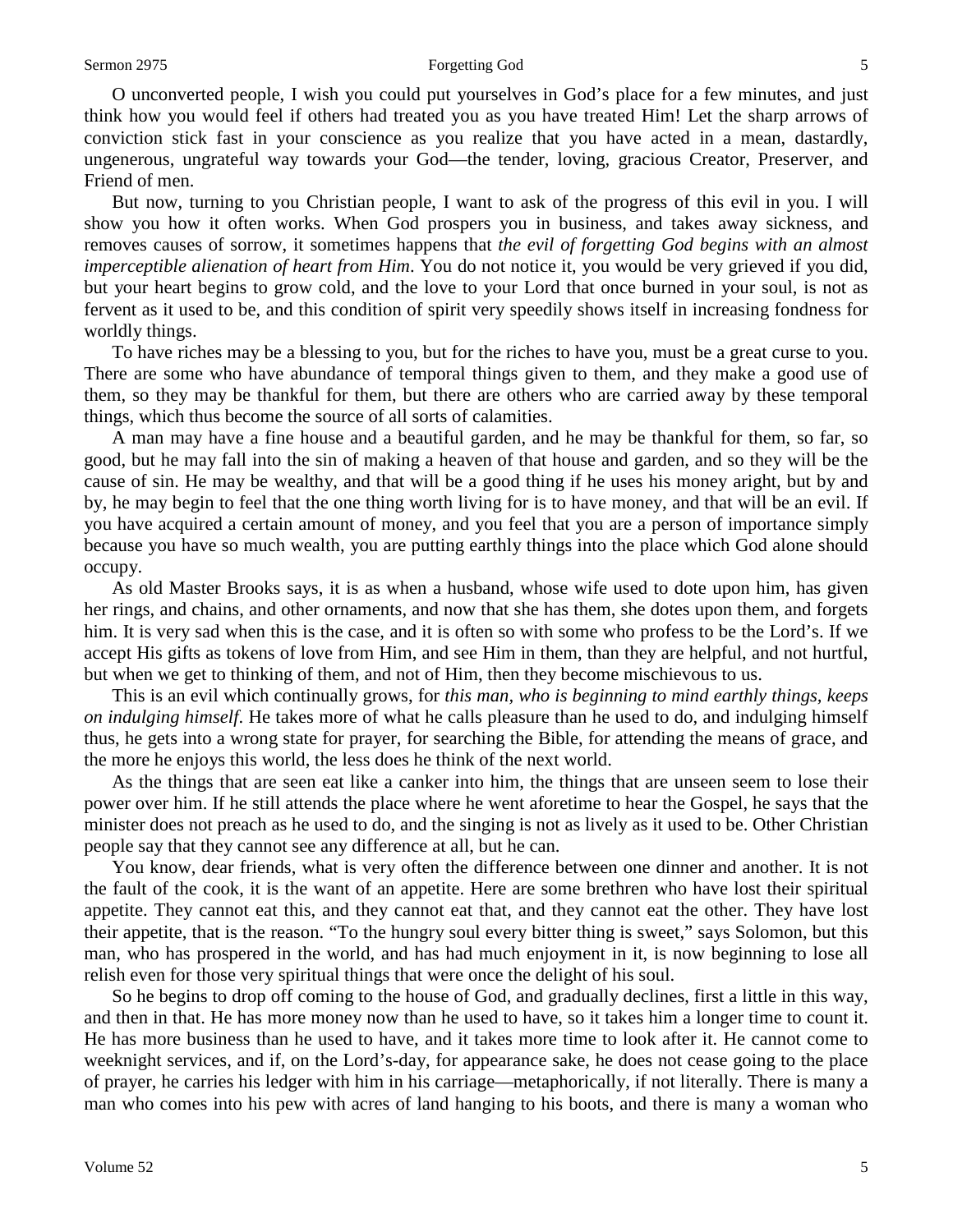sits there in a fine new dress—not only the one she has on, but the other one that is to be made up on Monday.

It is sad when worldly things then get into the soul, and come right into God's house. Why, the preacher himself knows what it is to find a thousand distracting thoughts come to his mind while he is addressing you, and therefore he knows that they must come to your minds while you are listening to the Word of the Lord. Thus it happens that in one thing after another, the love of God and His Word withers, and the love of the world grows.

By and by, family prayer gets pushed into a corner—very short, and not very sweet, and private prayer hardly knows where to find a place for the sole of its foot. Private prayer, as there are none but yourselves to note its observance, is a very convenient place for retrenchment. You want to save time, as you have so much to do, and therefore you snip off a piece here, and another piece there, and who but God is the wiser? You do not yourselves perceive any very great difference, for your conscience is getting seared.

So, by degrees, a Christian who is declining in spiritual things, gives up private prayer—not altogether, perhaps, but the sweetness and the enjoyment of it depart as he trifles with it, instead of entering into the holy exercise with all his heart and soul.

In some professing Christians, this declension goes further still. *At last, they give up all religious profession*. I wonder whether there is any man here who once declared, and probably believed, that he was a Christian, but who has now given up even the name of Christian. If so, my friend, one of two things is true concerning you—either you never were converted at all, and so have been a mere professor, or else, if you ever were truly converted, you will have to come back again.

As surely as ever the Lord looked upon you with an eye of love, you must come back to Him, for after He has once set His seal upon you, He cannot and will not let you go. Oh, that you would come back to Him now! You will have to come back, poor wandering sheep, for you belong to the Good Shepherd who will not lose one of His flock. Wayward as you are, He will have you with Him, and if you will not come back to Him when He calls you, He has some rough dogs that will worry you back, but back from the paths of sin you must come, and I pray God that you may come back right speedily, and so once more enjoy the blessings of peace with Him.

I sometimes pass persons who used to sit in these pews and who were, I thought, ardent Christians. Even now, some of them have respect for me, but I fear that they have none for my Master. If I get anywhere near them, they slink away, for fear I should speak to them. I wish they had as much anxiety about the grief they have caused my Lord as they have about any grief they may have caused me. May God grant, through His sovereign grace, that all of us who have professed to be His, may be preserved, lest—

> *"When any turn from Zion's way, (Alas, what numbers do!)"—*

we also should turn away, as we shall certainly do unless His grace shall hold us fast!

**III.** Now thirdly, and very briefly, a few words about THE PECULIAR EVIL OF THIS SAD CONDITION, "They have forgotten me"

It is *so grossly ungrateful* that every Christian who realizes that he is apt to slide into such a condition, should at once bestir himself and watch against it. What! shall I love the Lord less because He gives me more? Shall I set the gifts which His goodness bestows upon me, upon His throne, and let them be idols to deprive Him of my heart's love and worship? If I do this, surely I shall be worse than the brute beasts. God grant, dear brethren, that we may be ashamed of such a condition as this, and fly from it!

Remember that if any of us do begin to set our hearts upon the things of this world, *whatever we gain, we must be losers*. The man who has scarcely a rag to cover him, but who delights in God, may be the *beau ideal* of a happy man, but the man who is robed in purple, and who calls an empire his own, but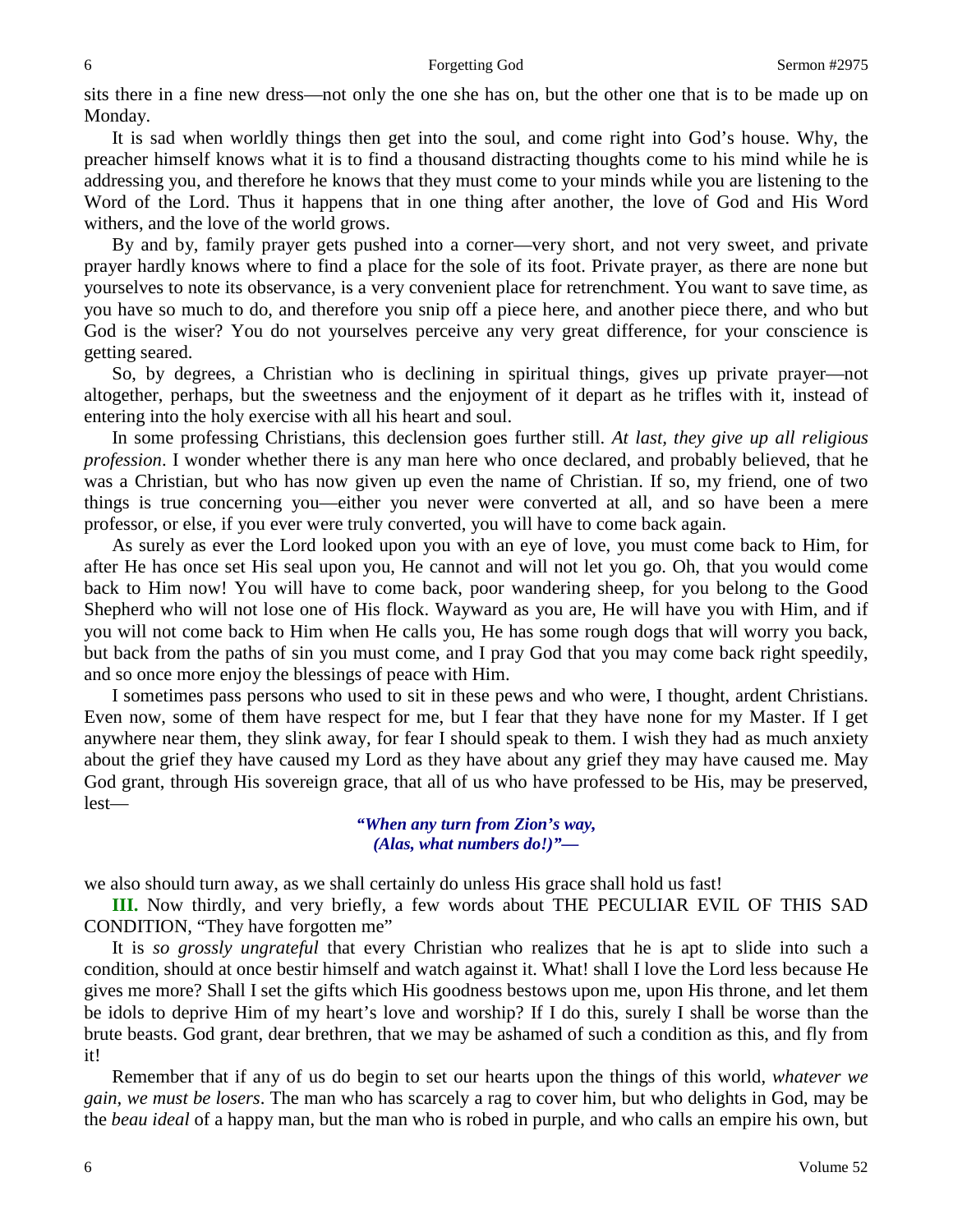#### Sermon 2975 **Forgetting God** 7

who has forgotten his God, is to me the model of misery mocked by majesty. God save you from being able to delight yourselves in anything but your God! May He put so much bitterness into every other cup that you will be compelled to take the cup of salvation, and calling upon the name of the Lord, to drink only of that! You will be dreadful and eternal losers, whatever else you gain, if you lose the Lord.

If you forget God, you who are indeed His children—and I am speaking only to such people just now—it is a terrible thing for you to be led into a condition in which you forget your heavenly Father. If there were a wife who was very poor, but who, as long as she was poor, clung to her husband, and found all her delight in his love, but who, when they became rich, no longer cared for him, it would be wretched riches that could turn away her heart from him who ought to possess it all. If I love my brother and find great comfort in fellowship with him, but I should suddenly get to be so great that I should not know my brother, what a miserable being I should be!

Many a man does not know his own relations when he begins to get rich. He thinks he is somebody of importance, but really he is a big nobody—a very great and dreadful nobody, and when a man, just because God prospers him, does not know Jesus Christ, his great elder Brother, and gets to be ashamed of mixing with God's poor people who go to the little Ebenezer Chapel, or of being seen with those poor commonplace sort of Christians who try to follow the Lamb whithersoever ever He goes—he is a poor, poor specimen of a man, much less of a Christian man. God give us minds and hearts quickened by His grace, that will enable us to live above all such meanness as that!

A sad part of the wretchedness of this condition is that *it involves so much trifling with God*. If we have forgotten God, dear brethren, we have forgotten the many deliverances we have had in the days that are past. We have forgotten the wiping away of our tears of sorrow. Worse still, we have forgotten the precious blood of Jesus, that spoke peace to our soul, and we have forgotten the Holy Ghost, who came into our hearts and gave us joy and rest in Jesus Christ.

And if we have forgotten God, we have forgotten His gracious promises which are yet to be fulfilled, and the glorious covenant of His grace, ordered in all things and sure, on which our hopes of heaven are based. We have also forgotten His claims upon us—forgotten that we are His children, His beloved, His elect, His redeemed. We have forgotten all that, and we are living in such a condition that we are trifling even with His threatenings. He has threatened that He will chasten us, and we seem to make light of His threatenings and to defy His chastisements. We must have gotten into a state that is piteous and lamentable to the last degree if we can live from day to day in forgetfulness of God.

**IV.** I will say no more about this sad decline, but finish my discourse by telling you HOW THIS EVIL CAN BE CURED.

If any of us, brethren and sisters in Christ, are suffering from this dreadful decline, *it is a good help towards its being cured when we see the mischief of it*. When a man has this sad condition pointed out to him, and the Spirit of God enables him to see it, that is a great help towards lifting him out of it. But I think that the best thing for us all to do is, just for the moment, to sink all differences, and not ask any questions about whether we are saints or sinners—whether we ever did love the Lord, or whether we did not, and *let us all go straight away to the cross, just as if we had never gone there before*.

By nature, and by practice too, we are all guilty, and we all deserve to be cast into hell—the best of us as well as the worst. So let us all go where the Savior carried the great load of sin upon Himself, and bore its consequences, that He might set us free from it forever. Let us look up to Him, and by faith, view the flowing of the blood from those many wounds that He received on our behalf.

Let us look into that dear face of His—the image of matchless misery and majesty combined, let us note the thorn crown, and all the marks of ignominy and shame that cruel men put upon Him. Let us hear Him cry, "My God, my God, why hast thou forsaken me?" and as we see Him die, let us believe in Him again, or believe in Him for the first time.

My Savior, my Redeemer, wherever I may have wandered, I come back to Thee. My soul believes in Thee, trusts Thee, hangs all her hopes for time and eternity upon Thee, wilt Thou not speak peace and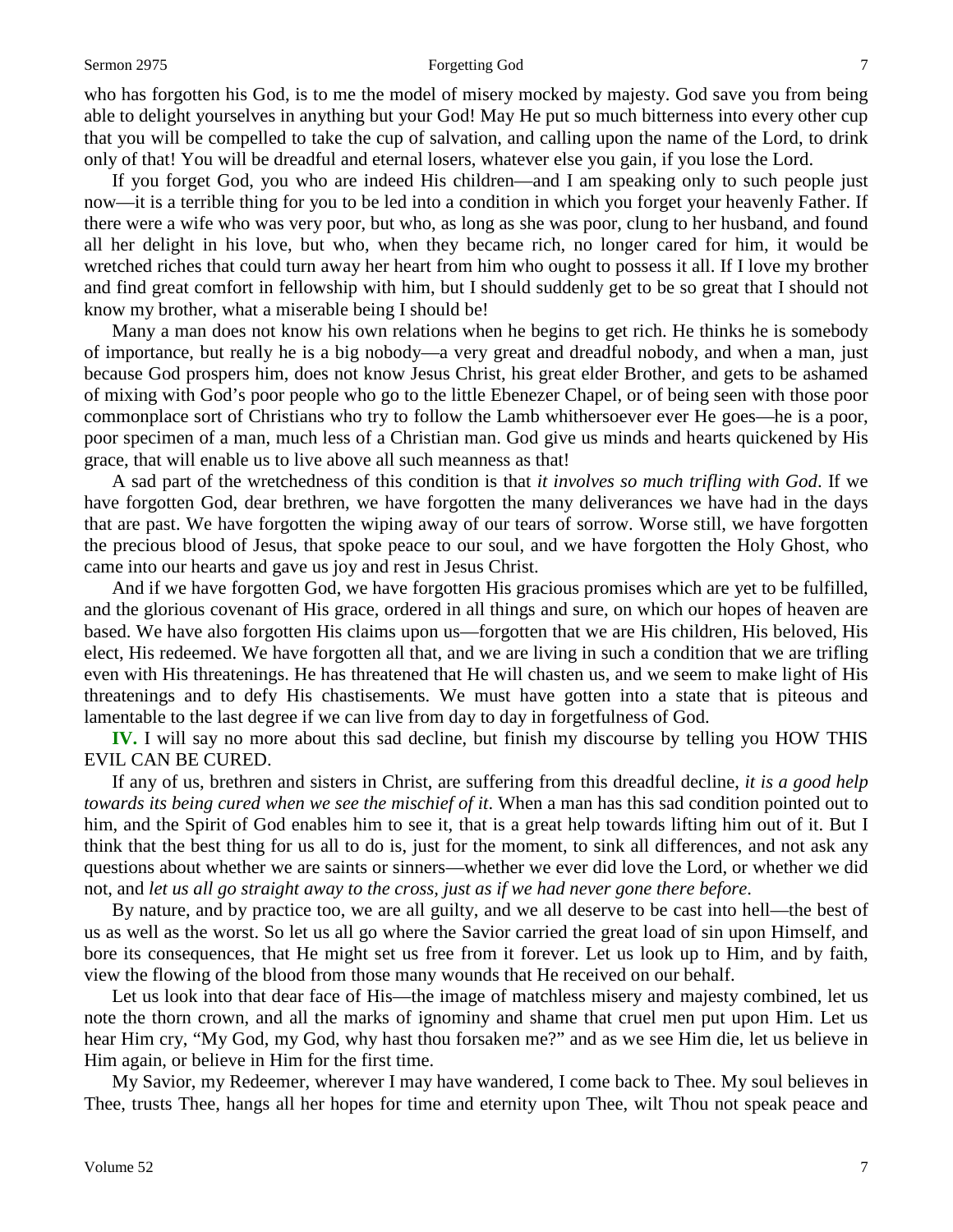pardon to my guilty spirit? Ah, if you come to Him with such a confession and cry as this, you will get your love back again.

The best place to get it back again is the place where it was born. It was born at the cross, and you will get it back again if you go to the cross, just as you went at the first, and stand there, with this as your soul's confession of faith—

### *"I the chief of sinners am, But Jesus died for me."*

I cannot say more except just this—*if God is prospering you, keep very close to the cross*. Do you not see that if the richer you get, the oftener you go to the cross, it will be safe for you to be trusted with wealth? Take care to sanctify everything that God gives you by giving Him His proper portion, and do not use your own portion till you have given Him His. Then, if you look at every blessing as coming to you by the way of the cross and say, "Jesus Christ has sent me this, for—

### *"'There's ne'er a gift His hand bestows But cost His heart a groan,'"—*

if you receive everything as through Him, and then desire to use everything for Him, you may be as rich as the Rothschilds and yet you may be as gracious as the apostle Paul. You might have all the world given you, and yet, for all that, it would not hurt you. If you had as much of God as you had of gold, God would see that the gold was safe in your hands. He would trust us with prosperity if He saw that all our prosperity only bound us more closely and more completely to the cross of His dear Son. So, if any of you have forgotten Him, conclude this evening's service by coming to the cross, and thus Father, Son, and Holy Spirit shall get glory from you. May it be so, for Christ's sake! Amen.

## **EXPOSITION BY C. H. SPURGEON**

## **HOSEA 13:1-9**

Hosea was full of complaints against the people of God, for in his day, they had very sadly wandered from the Lord. They had even forgotten Him. In Hosea's prophecy we have the plaintive voice of a loving God chiding His backsliding children.

## **Verse 1.** *When Ephraim spake trembling, he exalted himself in Israel; but when he offended in Baal, he died*.

A modest, humble, trembling heart is often by far the sounder heart, but when we begin to sin, and to sin boastfully, and to wrap ourselves about with the robe of self-complacency, then is death very near to us, "When Ephraim spake trembling, he exalted himself in Israel; but when he offended in Baal, he died."

**2.** *And now they sin more and more, and have made them molten images of their silver, and idols according to their own understanding, all of it the word of the craftsmen: they say of them, let the men that sacrifice kiss the calves.*

When Jeroboam became king of the new kingdom of Israel—in order to prevent his subjects from going to Jerusalem to worship God in Solomon's temple—he started two shrines at Dan and Bethel, and there he set up what Holy Scripture calls in derision, "calves." I suppose that his idea was to make images of a bull, the emblem of power, intending them to be the symbol of the Divine Being, and that the people intended still to worship God, but to worship Him under the image of a bull.

It is the same in Roman Catholicism to this day—the worship of God, the worship of Christ, by means of crucifixes, and emblems and symbols of various kinds. But when men once begin that kind of idolatry, there is no knowing where they will stop, for the worship of God through the medium of